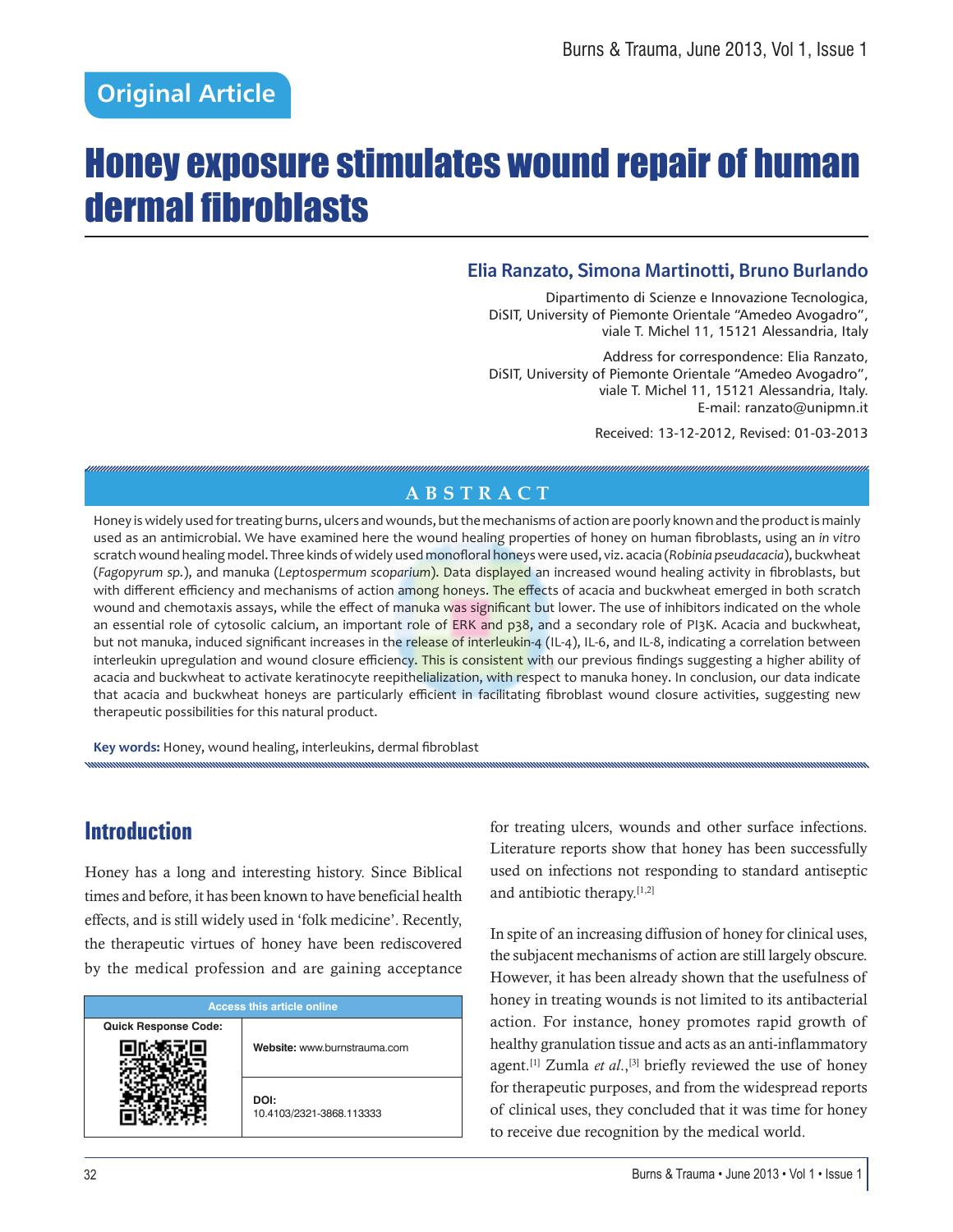Wound healing is a complex process entailing several interactions among cells, the extracellular matrix, and factors involved in inflammatory responses and vascular repair.[4] The process is generally divided into three parts, known as inflammatory, proliferation and maturation phases.[5] The inflammatory phase, usually lasting up to 4 days, is dominated by platelet accumulation at the wounded sites, followed by immune cell migration into the wound, especially neutrophils and macrophages. The proliferative phase is characterized by the arrival and proliferation of fibroblasts that synthesize a provisional collagen type III matrix (granulation tissue) and differentiate into myofibroblasts allowing wound contraction. During this phase, keratinocytes also migrate from wound edges and reform the upper epidermis. The maturation phase involves the remodeling of collagen from type III to type I, operated by fibroblasts, in association with the apoptosis of myofibroblasts, endothelial cells and macrophages. This phase can last in some cases for one year or longer.

Honey is increasingly used as a wound dressing in clinical settings,<sup>[6]</sup> but the relationships between its healing properties and the wound repair mechanism are still largely unexplored.<sup>[7]</sup> Therefore, this study was designed to investigate the potential wound healing effects of honey on fibroblasts. We used a well-assessed *in vitro* scratch wound healing model consisting of human fibroblasts.[8,9] *In vitro* tests are now widely employed in pharmacological research because of ethical reasons and due to their usefulness in bioactive-guided fractionation and determination of active compounds.[10]

We used three kinds of widely used honeys, viz. acacia, buckwheat, and manuka. Acacia honey (black locust, *Robinia pseudacacia*) has been experimentally documented for its wound–healing activity on rat models.[11] Buckwheat honey (genus *Fagopyrum*) is a polyphenol-rich dark honey with well-known antioxidant and anti-inflammatory properties.[12] Manuka honey (New Zealand tea tree, *Leptospermum scoparium*) has antibacterial and healing activities, useful for treating problematic wounds.[13] Our data showed an increased wound healing activity in fibroblasts exposed to honey, but with differential efficiency and mechanism of action among different honey types.

## **Materials and methods**

### **Honeys**

Samples of acacia, buckwheat, and manuka honeys were obtained from Yamada Apiculture Center, Inc. (Tomata-Gun, Okayama, Japan).

#### **Cell culture and reagents**

All reagents were from Sigma-Aldrich, unless otherwise indicated. Human fibroblast cell line (46 BR.1N) was obtained from European Collection of Cell Cultures (ECACC). The cell line was originally derived from the skin of an individual with hypo-gammaglobulinemia, and immortalized by transfection with the plasmid pSV3neo, expressing SV40 T-antigen.[31] Cells were maintained at 37°C, 5% CO2, in DMEM supplemented with 10% fetal bovine serum (FBS) and 1% antibiotic mixture.

#### **Calcein-acetoxymethylester (Calcein-AM) assay**

The lipophilic, nonfluorescent Calcein-AM penetrates cell membranes and is then cleaved by intracellular esterases, yielding the hydrophilic fluorescent dye. Cells were settled overnight in 96-well plates (8,000 cells/well), incubated with honey for 24 h, washed with PBS, and then incubated for 30 min at 37°C with a solution of 2.5 μM calcein-AM in PBS. Plates were read in a fluorescence plate reader (Infinite 200 Pro, Tecan, Wien, Austria), by using 485-nm exc and 535-nm em filters.

#### **Scratch wound assay**

Fibroblasts were settled in 12-well plates and grown to confluence. Thereafter, scratch wounds were created in cell monolayers by using a sterile 0.1–10 μL pipette tip. After washing away suspended cells, cultures were refed with medium in the presence of different concentrations of honey for 24 h. Cells were then fixed in 3.7% formaldehyde in PBS for 30 min, and then stained with 0.1% toluidine blue at room temperature for 30 min. The width of the wound space was measured at wounding and at the end of treatments, using an inverted microscope equipped with a digital camera (Leica Microsystems). Digitized pictures of wounds were analyzed using the NIH Image J software. In a typical experiment, each group consisted of three different plates, i.e. a total of six wounds. Four measurements of wound width were made for each wound at randomly chosen points. Measurements were made by a single observer unaware of the treatments. Wound closure rates were determined as the difference between wound width at 0 and 24 h.

#### **Cell migration assay**

A cell migration assay was performed in transwell plates (8 µm pore size, Costar, Cambridge, MA). A total of  $1 \times 10^5$ cells per well were seeded in the upper compartment of filters, while medium containing 0.1% honey was put in the lower compartment. After 24 h filters were removed and stained for 10 min with 0.5% crystal violet (145 mM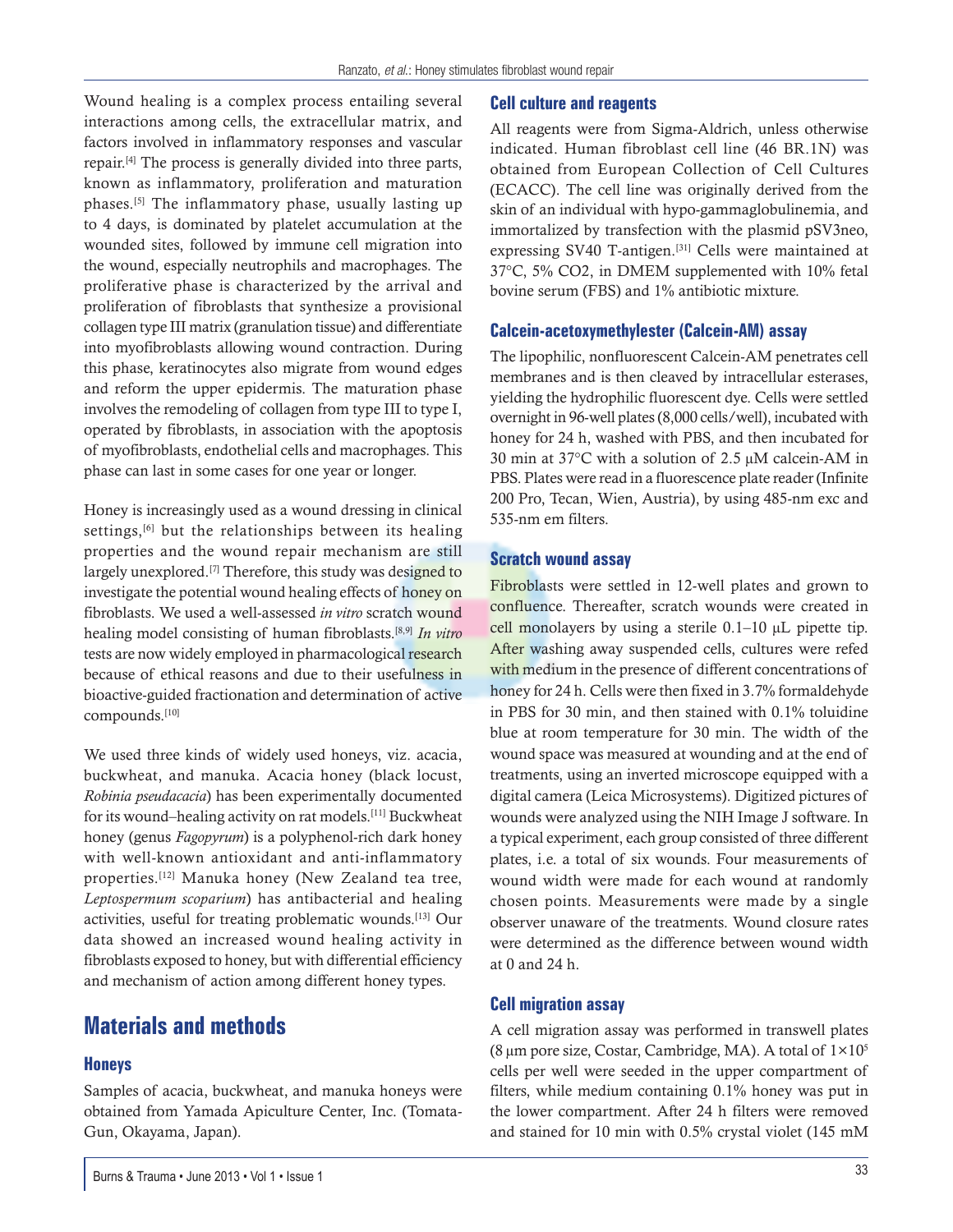NaCl, 0.5% formal saline, 50% ethanol), and then washed thrice with water. The upper side of filters was scraped using a cotton swab to remove cells that had attached but not migrated. Following PBS washing of filters, the dye was eluted from cells with 33% acetic acid, and measured at 540 nm in a plate reader (Infinite 200 Pro, Tecan, Wien, Austria). Chemotaxis was assessed by analyzing five independent filters.

#### **Matrix metalloproteinase antibody array**

Matrix metalloproteinases and their tissue inhibitors (MMP-1, -2, -3, -8, -9, -10, -13, and TIMP-1, -2, -3, -4) were determined in cell culture supernatants by an antibody array kit (RayBio MMP antibody array 1, RayBiotech, Norcross, GA) following the manufacturer's protocol. The array consists of highly specific and well-characterized antibodies spotted on a nitrocellulose membrane. Cells were grown for 24 h in the presence of honey and conditioned media were then collected. Detection membranes were blocked with blocking buffer for 1 h at room temperature (RT) and then incubated with conditioned media. Membranes were washed, incubated with 1 ml of primary biotin-conjugated antibody at RT for 2 h, washed, incubated with 2 ml of horseradish peroxidase-conjugated streptavidin at RT, and then developed using enhancedchemiluminescence solution (ECL), provided in the kit. Spots were observed, digitized and quantified with the ChemiDoc XRS system, using Quantity One Imaging software (Bio-Rad Laboratories, Hercules, CA).

#### **Cytokine antibody array**

Cytokines were quantified using the Human Cytokine Antibody Array kit 1.0 (Panomics, Inc., Redwood City, CA). The array (see above) allows for simultaneous detection of 18 cytokines and provides positive and negative controls. Cells were seeded in 12-well plates for 24 h, and then exposed to honey for 24 h. Collected conditioned media were then incubated for 1.5 h with membrane-immobilized capture antibodies specific to a particular cytokine protein. Unbound proteins were washed away. A second, biotin-conjugated antibody was allowed to bind for 1.5 h to a second epitope on the protein. Thereafter, 1 h incubation with streptavidinhorseradish peroxidase allowed visualization of proteins through detection of chemiluminescent signal. Spots were quantified as above.

#### **Statistical analysis**

Data were analyzed by ANOVA and the post hoc Tukey's test, using the Instat software package (GraphPad Software, Inc, San Diego, CA). Median (EC<sub>50</sub>) and minimum (EC<sub>05</sub>) effective concentrations and their 95% confidence intervals were determined by using a downhill logistic dose-response curve developed by CSIRO, Australia:<sup>[32]</sup>

$$
y = \frac{T}{1 + \exp(-S(\log D - \log E C 50))}
$$

where T=top, S=Hill's slope (negative for a downhill curve), D=honey concentration  $(\% \text{ v/v})$ . Statistical comparisons between EC50 values were based on overlapping or nonoverlapping 95% CI.

### **Results**

#### **Honey induces fibroblast wound healing**

Honey cytotoxicity tests were carried out on fibroblasts in order to optimize the dosages to be used in scratch wound analyses. Calcein-AM assay data showed similar, low cytoxicity levels for all honeys [Table 1]. Based on these data, in subsequent experiments we used honey doses of 0.1% (v/v), a value that is below the  $EC_{05}$  of each honey, and has been already used in an analogous study on keratinocytes.[7]

Confluent monolayers of fibroblasts were scratch wounded and then were incubated with or without honey. One series of positive controls were exposed to  $20\%$  (v/v) of a platelet lysate (PL), which had been previously shown to promote scratch wound healing in these cells.<sup>[8]</sup> The PL was obtained from blood samples as described in Ranzato *et al*. [8] Cells exposed to buckwheat and acacia honeys showed significantly higher wound closure rates at 24 h with respect to controls, while manuka honey induced a significant but lower effect [Figure 1].

#### **Honey chemoattractant effect**

To obtain a direct evidence of whether honeys influence cell migration rates, we used a chemotaxis assay. In the presence of 0.1% honey, the number of migrating cells was significantly increased for all honeys with respect to control (*P*<0.01). Acacia honey induced an effect stronger

| Table 1: Values of EC05 and EC50 $(\frac{1}{2}$ v/v) determined for<br>different honeys by the calcein-AM endpoint at 24 h |                                                                                        |                         |  |
|----------------------------------------------------------------------------------------------------------------------------|----------------------------------------------------------------------------------------|-------------------------|--|
|                                                                                                                            | $EC_{05}$                                                                              | $EC_{50}$               |  |
| buckwheat                                                                                                                  | 0.47<br>$(0.37 - 0.60)$                                                                | 1.22<br>$(1.11 - 1.35)$ |  |
| manuka                                                                                                                     | 0.35<br>$(0.17 - 0.68)$                                                                | 2.18<br>$(1.76 - 2.70)$ |  |
| acacia                                                                                                                     | 2.28<br>$(1.69 - 3.08)$                                                                | 4.00<br>$(3.59 - 4.46)$ |  |
| are given in parentheses                                                                                                   | Experiments were carried out in triplicate with a minimum of 8 replicates each; 95% CI |                         |  |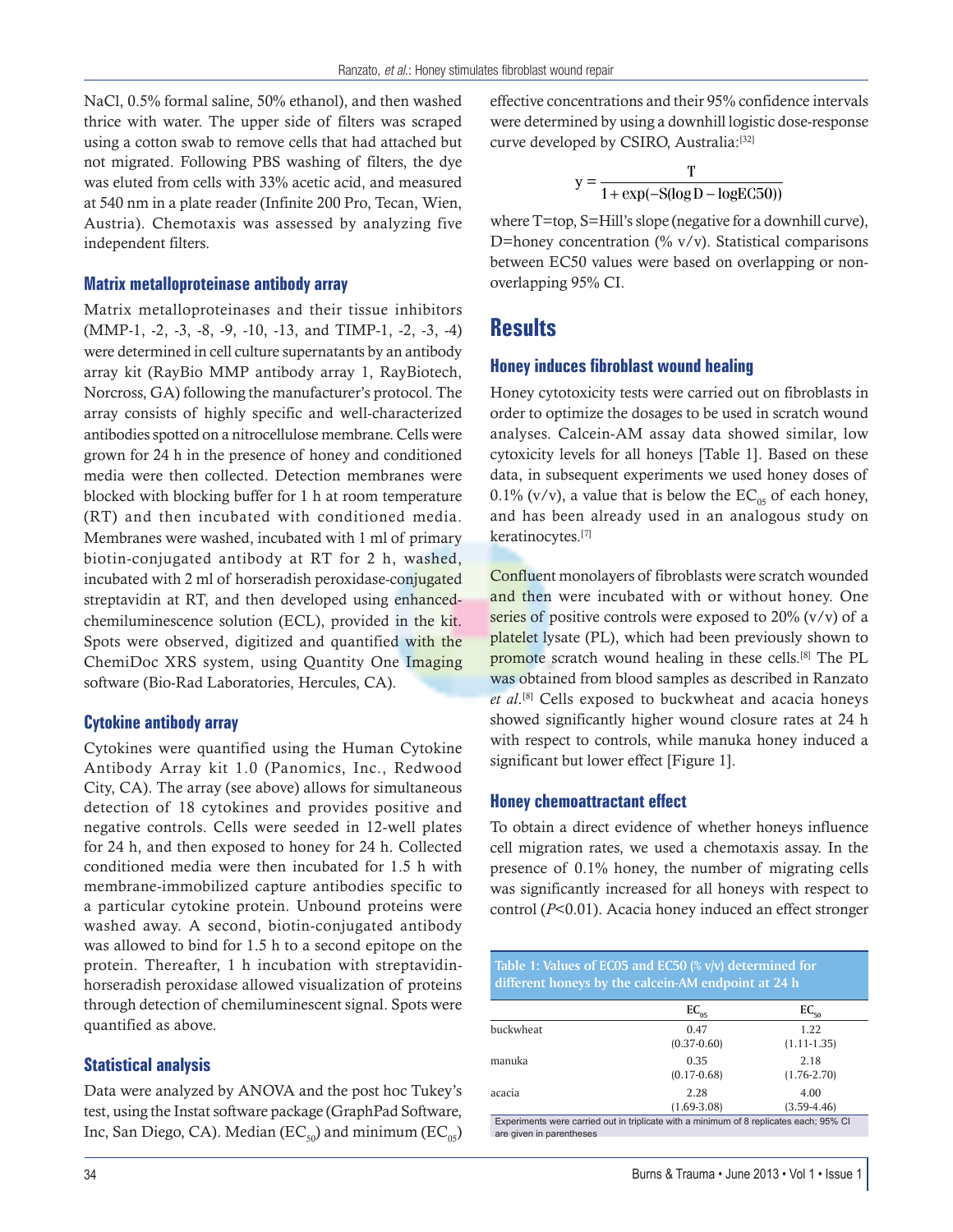than that of PL, while buckwheat's effect was similar to PL. The effect of manuka honey was lower but significant [Figure 2a]. These data revealed chemoattractant effects for all honeys, but confirmed the lower potential of manuka with respect to the other two honey types, thus suggesting differences among the mechanisms of action.

#### **Effects of inhibitors**

To investigate the mechanism of action of honey on wound closure, we performed scratch wound experiments at 24 h in the presence of signal transduction pathway inhibitors, such as PD98059 (ERK kinase, 10 μM), SB203580 (p38 kinase, 20 μM), wort mannin (PI3K kinase, 500 nM) and BAPTA-AM (cell-permeant calcium chelator, 30 μM). These inhibitors did not alter the basal wound closure rate in the absence of honey, with the exception of BAPTA  $(P < 0.01)$ . In addition, BAPTA almost completely abolished the healing effect of honeys. The other drugs induced different inhibitory effects on different honey types [Figure 2b]. The wound healing activity of acacia honey showed the lowest reduction, and was maximally sensitive to PD98059. Manuka honey was partially inhibited by wort mannin and PD98059, and strongly inhibited by SB203580, while buckwheat honey was partially inhibited by wort mannin and strongly inhibited by PD98059 and SB203580 [Figure 2b]. The vehicle alone



**Figure 1:** Scratch wound healing of fibroblast confluent monolayers. Cells cultured in 12-well plates were mechanically scratched with a sterile 0.1–10 μL pipette tip, and then allowed to reepithelialize for 24 h at 37°C in the presence of different honeys at 0.1% v/v. One sample was exposed to 20% platelet lysate (PL) as positive control (see text). Upper panel: measurements of wound closure rates expressed as the difference between wound width at 0 and 24 h. Bars represent  $mean \pm SD$  of two independent experiments, each with  $n = 20$ . The mean of control has been set to 100. Letters on bars indicate clustering on the base of statistical differences determined by pairwise comparisons with the Tukey's test. Values labeled with same letters are not statistically different from each other, whereas different letters indicate statistical differences (*P* < 0.01). Lower panel: micrographs of scratch wounded fibroblasts incubated under control conditions, or in the presence of various honeys at 0.1% (v/v), or of 20% PL, and then stained with blue toluidine and observed at 24 h. Scale bar, 200 μm.

(0.1% DMSO) produced no influence on wound closure, either in the presence or absence of honeys ( $P > 0.05$ ).

#### **Variations in MMP and cytokine expression**

Conditioned media collected from fibroblasts exposed to honeys were used to probe for the presence of various MMPs and TIMPs by using an antibody array. By considering significant variations only (*P*<0.05), increases of MMP-3 and TIMP-1 expression were observed with manuka, an increase of TIMP-1 and a decrease of MMP-10 and MMP-13 with buckwheat, and a decrease of MMP-13 and TIMP-2 with acacia. The expression of other MMPs and TIMPs remained substantially unchanged [Figure 3].

The same samples were also probed with an antibody array for a series of cytokines. This analysis revealed an abundant presence of interleukin-8 (IL-8), and fairly detectable amounts of IL-4 and IL-6. The expressions of all these interleukins were increased by acacia honey, while those of



**Figure 2:** (a) Effect of 0.1% honey, and of 20% PL as positive control, on fibroblast cell migration evaluated by a transwell assay (see Methods). Data are mean±SD (*n*=5) of cell migration rate (see Methods), expressed as percent variation with respect to control. Statistics as in Figure 1. (b) Effect of different inhibitors on honey-induced scratch wound repair of fibroblast monolayers. Data were recorded 24 h after scratch wound healing of cells exposed to 0.1% honey, in the presence or absence of various inhibitors. Bars represent mean±SD of percent wound closure inhibitions recorded in two independent experiments, each with  $n=20$ . For each honey type, all groups are significantly different from controls "(100%). Different letters on bars indicate significant differences among different inhibitor groups according to the Tukey's test (*P* < 0.01). Values labeled with same letters are not statistically different from each other.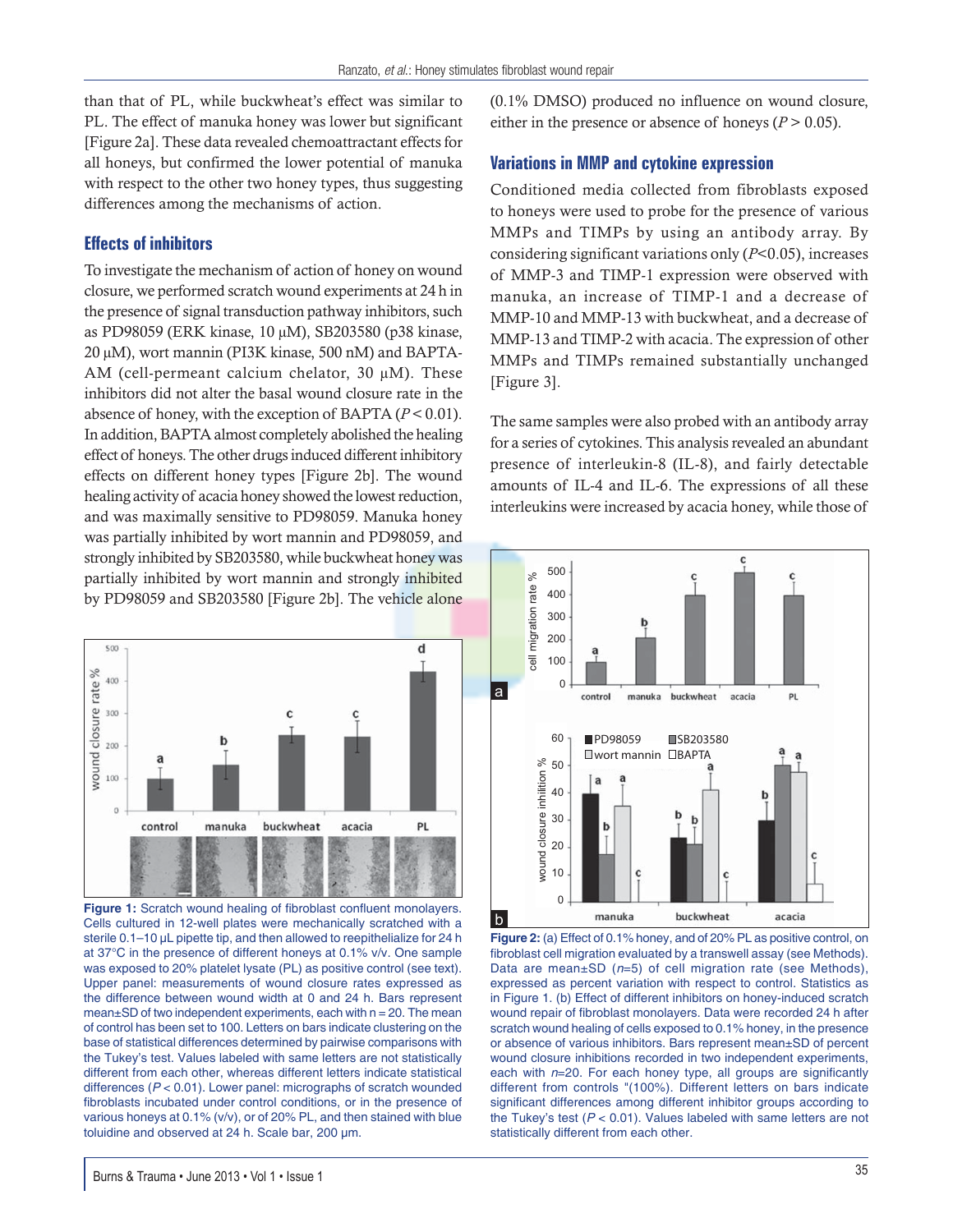

**Figure 3:** Induction of matrix metalloproteinases (MMPs) after honey exposure. Confluent monolayers of cells were exposed to 0.1% honeys for 24 h. Culture supernatants were harvested and MMPs and their tissue inhibitors (TIMPs) were detected using the MMP-Array kit from RayBiotech, Inc. (see Methods). Bars are mean±SD of fluorescence arbitrary units recorded in two independent experiments, expressed as percent variation respect to control. \**P* < 0.05, according to Tukey's test.

IL-4 and IL-8 by buckwheat. Conversely, no significant change was detected with manuka [Figure 4].

# **Discussion**

Our data demonstrated that honey exposure induces low cytotoxicity on fibroblasts, in accordance with previous results on keratinocytes,[7] suggesting that honey can be considered as a safe compound for external applications.

Scratch wound data and cell migration assay showed that honey improves fibroblast wound repair capabilities. Cell motility is a key element of tissue repair processes, and therefore, its induction could explain the ability of honey to promote the scratch wound healing of fibroblasts, similar to what was reported for keratinocytes.[7] Also, the comparison with the platelet lysate shows a stronger effect of honey as a chemoattractant than on wound closure. This could



\* **Figure 4:** Induction of interleukins after honey exposure. Confluent \* **Figure 3**, and thereafter different interleukins were detected using the Cytokine antibody array kit from Panomics Inc. (see Methods). Bars are mean±SD of fluorescence arbitrary units from two independent experiments. For each interleukin type, values labeled with same letters are not statistically different, whereas different letters on bars indicate significant differences among groups according to Tukey's test (*P* < 0.01).

be a therapeutically important feature, because it could favor fibroblast invasion of the wounded site during the proliferative phase.

In order to understand the mechanisms underlying this effect, we used a battery of inhibitors of cell signaling pathways that are known to be directly involved in the wound process.<sup>[14]</sup> BAPTA-AM was found to be as the most effective inhibitor of scratch wound closure, confirming an essential role of intracellular calcium, as previously shown on these cells<sup>[8]</sup> and on other cell types.<sup>[4,9,15-21]</sup> The other inhibitors showed variable effects on different honeys, suggesting the existence of different mechanisms of action. Acacia activated mostly the ERK pathway, buckwheat mostly ERK and p38, and manuka mostly p38, while the least activated pathway was PI3K. A similar pattern of activation of these pathways was found in a previous study concerning the effect of a platelet lysate, and carried out on the same scratch wound model used here.[8] In addition, ERK1/2, p38 and PI3K/Akt were also shown to mediate the stimulation of locomotion and proliferation induced in murine fibroblasts by plate derivative growth factor (PDGF), a main growth factor acting in the early phases of wound healing.[22-24]

Current literature provides evidence that MMPs and their inhibitors are essential in tissue repair. MMPs and TIMPs are known to control the inflammatory phase of wound healing by modulating chemokine and cytokine cleavage, while they also regulate matrix degradation and remodeling.[25] Majtan *et al.,*[26] and Ranzato *et al*.,[7] have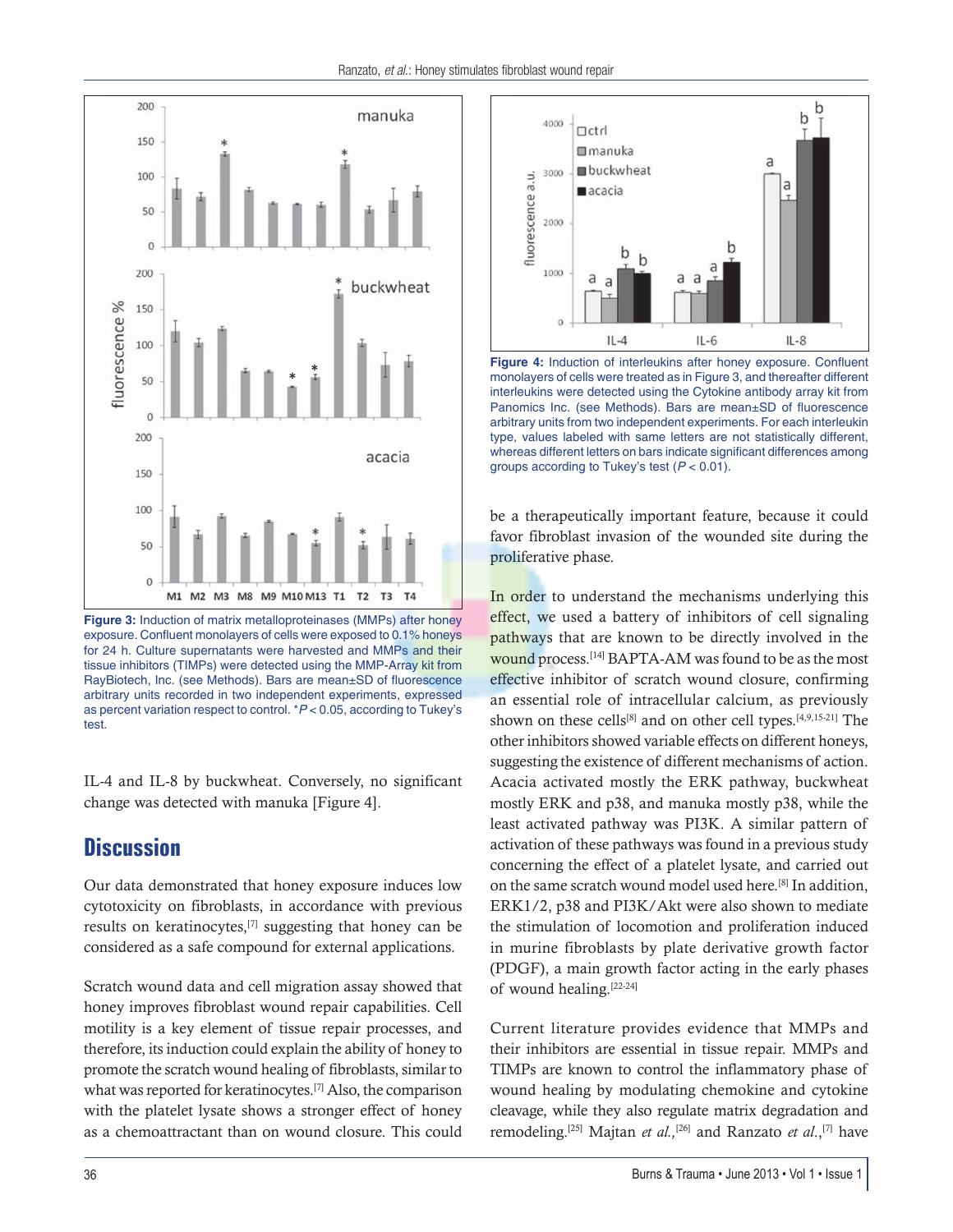consistently demonstrated that honey exposure induces gelatinase MMP-9 expression in human keratinocytes, thus confirming a similar effect obtained on the same cells with the platelet lysate.[4] In contrast, the platelet lysate does not seem to affect gelatinase expression in fibroblasts.<sup>[4]</sup> This is another point of convergence with the present investigation, where MMP or TIMP upregulation by honey was limited to MMP-3 induction with manuka, and TIMP-1 with manuka and buckwheat. The increase of TIMP-1 upon buckwheat exposure could be linked to the anti-inflammatory effects of this protein, considering that it has been induced by cytokine exposure in dermal fibroblasts.[27]

Cytokines are known to play a role in wound healing, and accordingly, our data provide a close correlation between interleukin modulation and wound healing activity. Acacia and buckwheat honeys, which were most active in promoting scratch wound closure, also induced significant increases of primary interleukins present in our fibroblast culture, viz. IL-4, IL-6, and IL-8. The involvement of all these factors in wound healing has been previously documented.[28-30]

Hence, different kinds of evidence indicate that acacia and buckwheat honeys are more efficient than manuka honey in promoting the tissue repair activity of fibroblasts. Most notably, these data are consistent with our previous findings, suggesting a higher ability of acacia and buckwheat to activate keratinocyte re-epithelialization.[7]

In summary, our present and previous findings consistently indicate that honey is generally active in facilitating wound closure, thus confirming a bulk of anecdotal and scientific evidence. However, the novelty of our data consists in showing that different types of honey act with different mechanisms, and moreover that some of these mechanisms are more efficient than others. In particular, acacia and buckwheat honeys have shown more powerful wound-healing promoting activities with respect to manuka honey on both dermal and epidermal cells. Hence, our data indicate that the complex of different honey types offers a wider set of therapeutic possibilities, raising new medical interest in this valuable natural product.

## **Acknowledgments**

This work was supported by Yamada Bee Farm Grant for Honeybee Research (2010).

## **References**

1. Efem SE. Clinical observations on the wound healing

properties of honey. Br J Surg 1988;75:679-81.

- 2. Postmes T, van den Bogaard AE, Hazen M. Honey for wounds, ulcers, and skin graft preservation. Lancet 1993;341:756-7.
- 3. Zumla A, Lulat A. Honey–A remedy rediscovered. J R Soc Med 1989;82:384-5.
- 4. Ranzato E, Martinotti S, Volante A, Mazzucco L, Burlando B. Platelet lysate modulates MMP-2 and MMP-9 expression, matrix deposition and cell-to-matrix adhesion in keratinocytes and fibroblasts. Exp Dermatol 2011;20:308-13.
- 5. Gurtner GC, Werner S, Barrandon Y, Longaker MT. Wound repair and regeneration. Nature 2008;453:314-21.
- 6. Molan PC. Potential of honey in the treatment of wounds and burns. Am J Clin Dermatol 2001;2:13-9.
- 7. Ranzato E, Martinotti S, Burlando B. Epithelial mesenchymal transition traits in honey-driven keratinocyte wound healing: Comparison among different honeys. Wound Repair Regen 2012;20:778-85.
- 8. Ranzato E, Mazzucco L, Patrone M, Burlando B. Platelet lysate promotes in vitro wound scratch closure of human dermal fibroblasts: Different roles of cell calcium, P38, ERK and PI3K/AKT. J Cell Mol Med 2009;13:2030-8.
- 9. Ranzato E, Patrone M, Pedrazzi M, Burlando B. Hmgb1 promotes wound healing of 3T3 mouse fibroblasts via RAGE-dependent ERK1/2 activation. Cell Biochem Biophys 2010;57:9-17.
- 10. Houghton PJ, Hylands PJ, Mensah AY, Hensel A, Deters AM. In vitro tests and ethnopharmacological investigations: Wound healing as an example. J Ethnopharmacol 2005;100:100-7.
- 11. Iftikhar F, Arshad M, Rasheed F, Amraiz D, Anwar P, Gulfraz M. Effects of acacia honey on wound healing in various rat models. Phytother Res 2010;24:583-6.
- 12. Lusby PE, Coombes A, Wilkinson JM. Honey: A potent agent for wound healing? J Wound Ostomy Continence Nurs 2002;29:295-300.
- 13. Gethin G, Cowman S. Case series of use of Manuka honey in leg ulceration. Int Wound J 2005;2:10-5.
- 14. Ranzato E, Burlando B. Signaling pathways in wound repair. In: Middleton JE, editor. Wound healing: Process, phases and promotion. Hauppauge, New York: Nova Publishers Inc.; 2011. p. 123-35.
- 15. Cipriani V, Ranzato E, Balbo V, Mazzucco L, Cavaletto M, Patrone M. Long-term effect of platelet lysate on primary fibroblasts highlighted with a proteomic approach. J Tissue Eng Regen Med 2009;3:531-8.
- 16. Ranzato E, Balbo V, Boccafoschi F, Mazzucco L, Burlando B. Scratch wound closure of C2C12 mouse myoblasts is enhanced by human platelet lysate. Cell Biol Int 2009;33:911-7.
- 17. Ranzato E, Boccafoschi F, Mazzucco L, Patrone M, Burlando B. Role of ERK1/2 in platelet lysate-driven endothelial cell repair. J Cell Biochem 2010;110:783-93.
- 18. Ranzato E, Martinotti S, Magnelli V, Murer B, Biffo S, Mutti L, *et al*. Epigallocatechin-3-gallate induces mesothelioma cell death via H(2) O(2) -dependent T-type Ca(2+) channel opening. J Cell Mol Med 2012;16:2667-78.
- 19. Ranzato E, Patrone M, Mazzucco L, Burlando B. Platelet lysate stimulates wound repair of HaCaT keratinocytes. Br J Dermatol 2008;159:537-45.
- 20. Ranzato E, Patrone M, Pedrazzi M, Burlando B. HMGb1 promotes scratch wound closure of HaCaT keratinocytes via ERK1/2 activation. Mol Cell Biochem 2009;332:199-205.
- 21. Ranzato E, Marinotti S, Pedrazzi M, Patrone M. High mobility